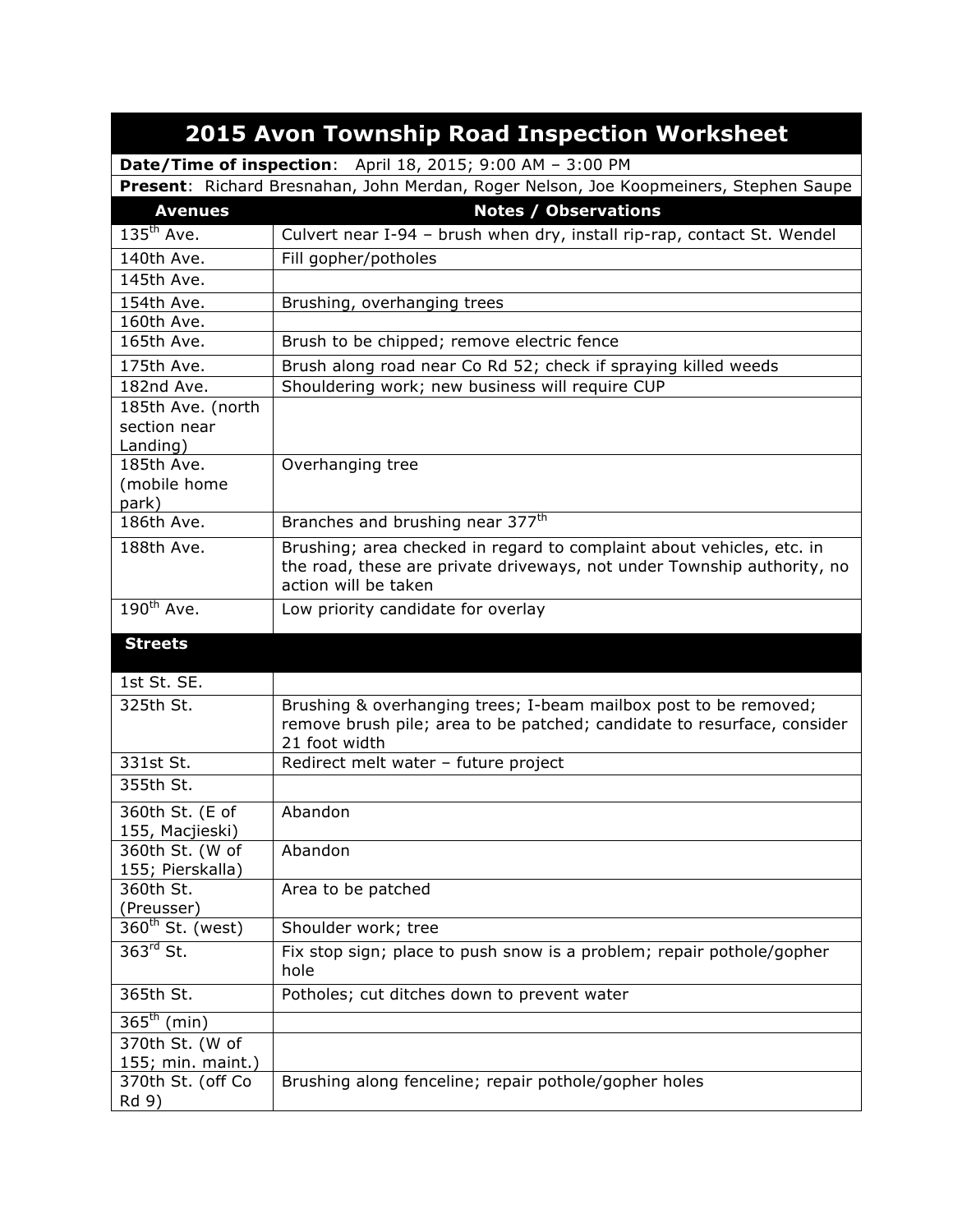| 370th St. (E of               | Looking rough, future overlay candidate                                                  |
|-------------------------------|------------------------------------------------------------------------------------------|
| 155)<br>$377^{\text{th}}$ St. |                                                                                          |
| <b>Named Roads</b>            |                                                                                          |
|                               |                                                                                          |
| <b>Cardinals Nest</b>         |                                                                                          |
| Old Collegeville              |                                                                                          |
| Road                          |                                                                                          |
| <b>Highland Terrace</b>       | Repair pothole; question about area to north                                             |
| Koppy Lane                    | Patch; remove brush by stop                                                              |
| Lower Spunk Lane              | Move dock away from road (34067); brushing                                               |
| Meadowview Road               |                                                                                          |
| Narnia Lane                   | Repair potholes                                                                          |
| Nob Hill Drive                | <b>Brushing</b>                                                                          |
| Nob Hill Drive<br>(north)     |                                                                                          |
| Noble Oak Circle              |                                                                                          |
| Nordica Road                  | Patch; check for manhole cover                                                           |
| Norman Road                   |                                                                                          |
|                               | Repair potholes (near 135 <sup>th</sup> , Martini's, 14504); shouldering; patch          |
| Norway Road                   | areas; stumps                                                                            |
| Orchid Court                  | Township road?                                                                           |
| Parkwood Circle               | Overhand near 15738; fill along road; patch near Princewood                              |
| Peach Drive                   | Fill near Emmerich's; move chain link fence away from road; push rocks<br>away from road |
| Pelican Lake Road             | Sand from building project on road - excavator told to move; straighten<br>sign          |
| Plum Hill Road                | Home with excessive vehicles                                                             |
| Princewood Road               |                                                                                          |
| Quaker Road                   |                                                                                          |
| Queens Road                   |                                                                                          |
| Red Maple Drive               |                                                                                          |
| Red Oak Circle                | Starting to show wear, candidate for future overlay                                      |
| <b>Riley Court</b>            |                                                                                          |
| Sara Lane                     |                                                                                          |
| Shorewood Drive               |                                                                                          |
| Springwood Lane               |                                                                                          |
| Spunk Tree Circle             | Brush corner at Upper Spunk Lake                                                         |
| St. Anna Drive                | Brush near 190 <sup>th</sup> ; cedar near Larkey's; patch near 18003                     |
| Sunnyfield Circle             | Brush at corner                                                                          |
| <b>Tower Road</b>             | Large patch near 34678, bottom and top of hill; clean vandalized signs                   |